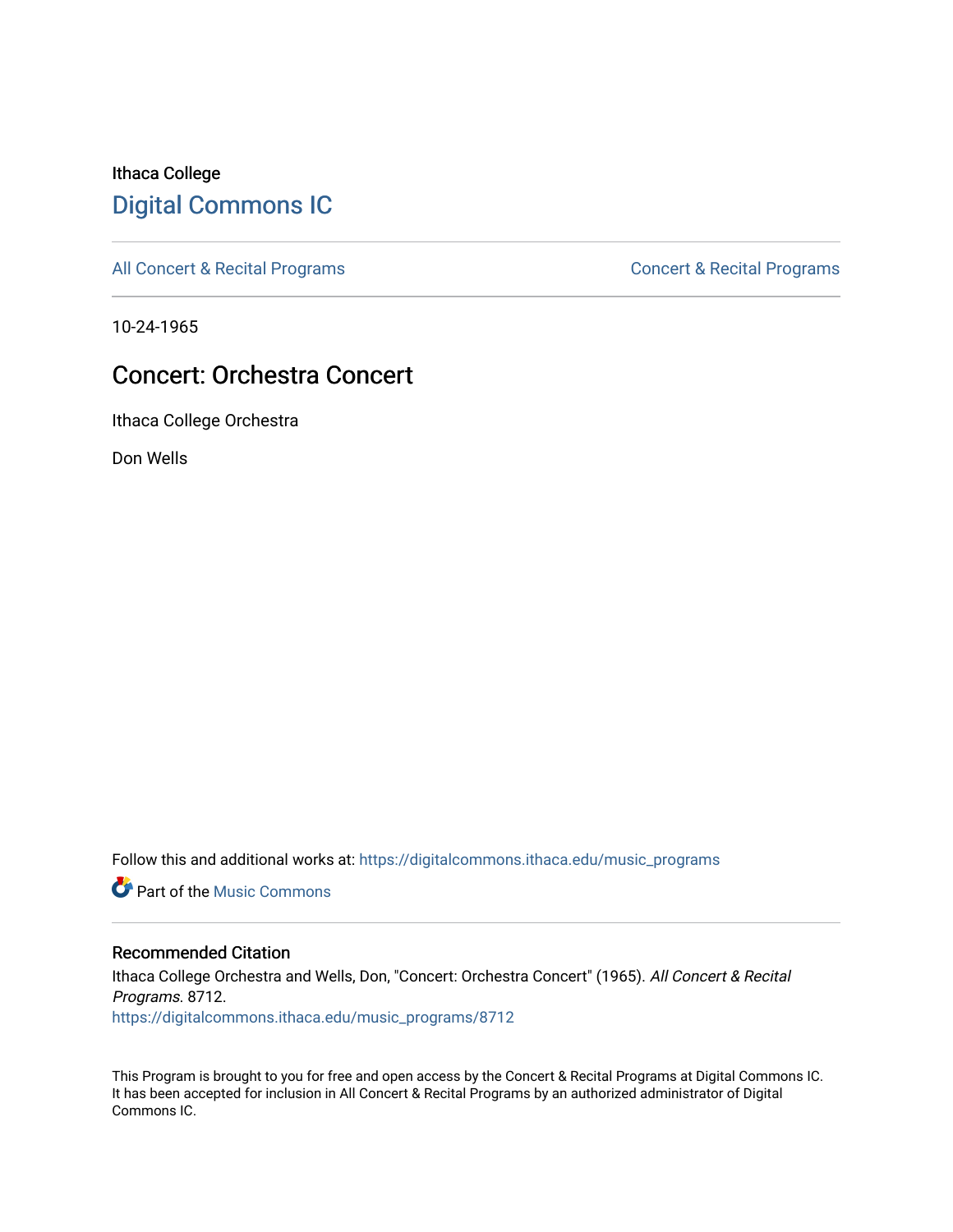### '·  $\nu_{\rm qm}$ ;'-.;-

,:

#### ORCHESTRA CONCERT

Don Wells, Conductor

Overture to Lenore No. 3, Op. 72 A. . . . . . . . Beethoven Adagio-Allegro

 $-21$ 

Serenade No. 5 in D Major, K. 204 .. Mozart Allegro. Andante Allegro Menuetto Andante Menuetto Andante Grazioso-Allegro Margaret MacDonnell, Solo Violin

Love Music from Boris Goudonov . . . . . . . . Moussorgsky Adagio

Overture to Beatrice and Benedict. . . . . . . . . . Berlioz Allegro-Andante-Allegro

> WALTER FORD MUSIC AUDITORIUM

Sunday, October 24, 1965

8:15 P.M.